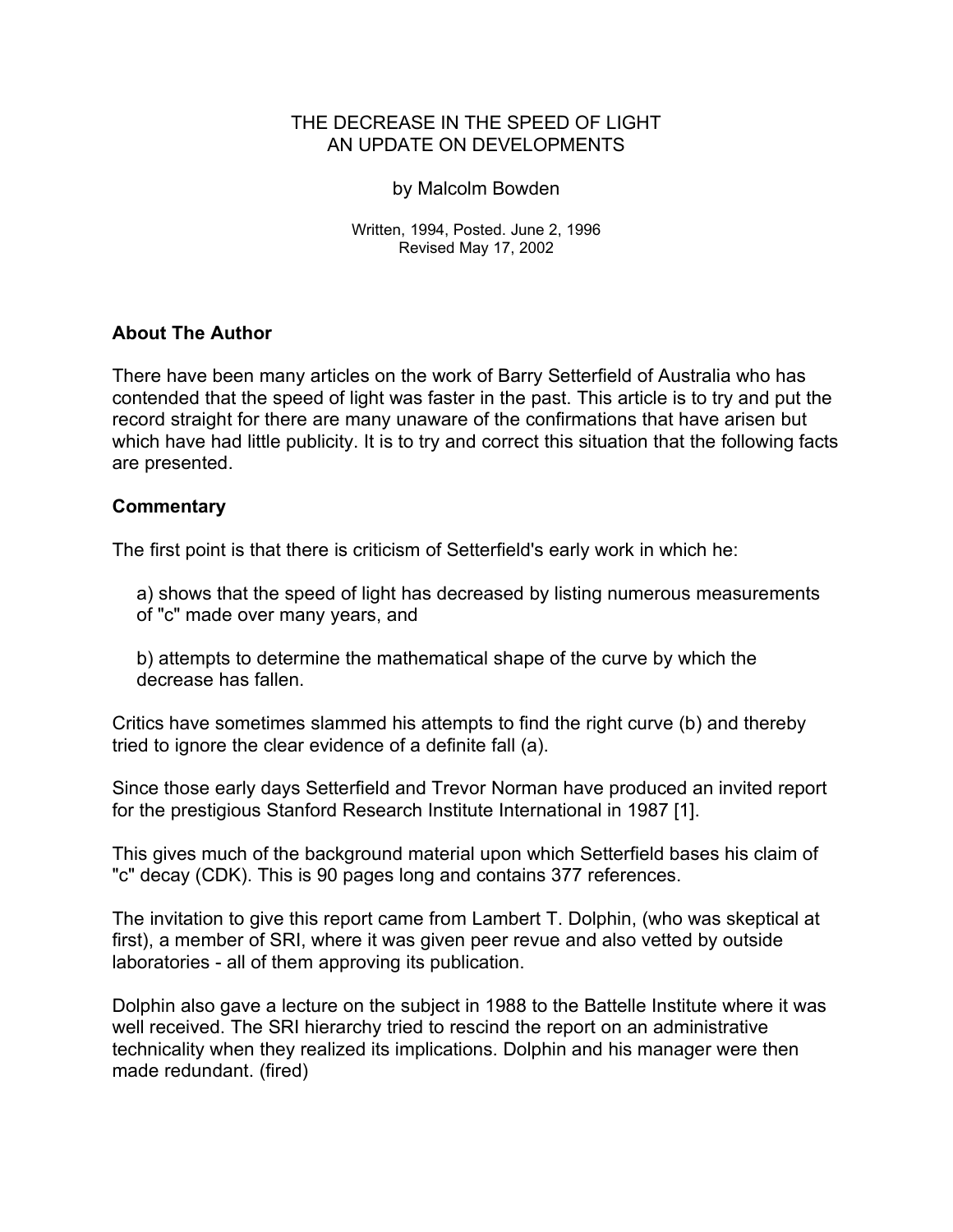Setterfield is still being criticized for "not publishing his results in a reputable journal". What critics do not realize is that no journal is prepared to publish such a revolutionary concept, no matter how well researched it is. We then have the "catch 22" situation:

- i) No 'scientist' will examine the paper unless it has been published.
- ii) Publishers reject it because their referees do not like the implications and fail it for trivial reasons such as no other journal has published it.
- iii) Therefore no scientist reads of it in a 'reputable journal', etc. etc. The acceptance by SRI was a major breakthrough that the hierarchy tried to rescind. (See also 6. below)

There has been much discussion of the paper by Goldstein et al. in which they claim that after analyzing Roemer's 1675 records of "c", it has not changed by any significant amount. What these critics seem to be unaware of is that these papers contains two huge errors that, when corrected, result in support for Setterfield's claim. I give the following details.

In 1973 [2] Goldstein published in the results of his calculations on the possible variation of the speed of light based upon the measurements of Roemer. His conclusion was that the speed of light had not varied by more than 0.5% from the present value. This paper has often been quoted as contradicting the decrease in the speed of light by a number of both evolutionists and creationists in various articles.

The errors the paper contained were pointed out my Lew Mammel in 1983 [3], [4]. He circulated his criticisms by means of the computer network linking the major astronomical centers of the world. What Mammel found first was that in making their calculations for the phases of Io (the moon of Jupiter used by Roemer), Goldstein and his co-workers incorrectly adjusted the average time of the observations, when they should have corrected the phases of Io. The result was that they obtained a value for "c" that was falsely close to the present day value, i.e. their value of not more than +/- 0.5%. After the figures had been corrected by Mammel, the result was that "c" was 8% slower with an error of +/- 9%.

His second discovery a few days later was that there was a major blunder in a simple series of subtractions. Instead of subtracting the calculated from the observed time, Goldstein had subtracted the observed from the calculated.

When Mammel amended this error, he obtained a value of 6% higher than today with an error of +/-8.6%. There is yet another error Goldstein seems to have made in dealing with his results. He wrote a letter in February 1986 to Vivian Bounds and Setterfield quoted from this in his S.R.I. report. The original letter said "..a light travel time 2.6% lower than the presently accepted value. The formal uncertainty is +/-1.8%". Now, with a travel time higher, i.e. shorter, the speed of light would be higher of course.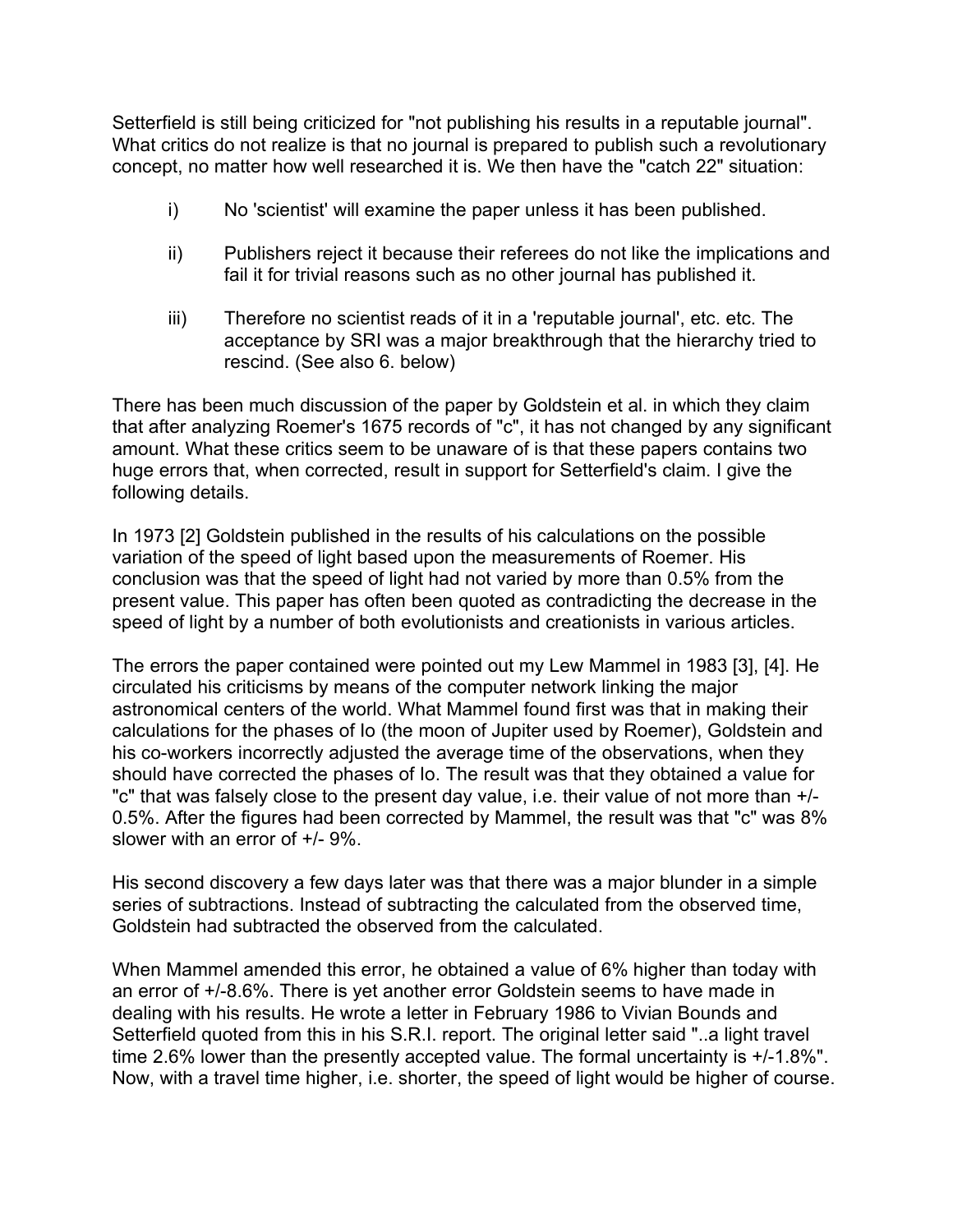Humphreys contacted Goldstein, who admitted that he had (and I quote Humphreys) "...stated his results ambiguously, apparently misleading both Bounds and Setterfield. What Goldstein had meant to say was the speed of light according to Roemer's data was 2.6% slower in 1668 to 1678 by 2.6% than it is now. Professor Goldstein has given me permission to quote the following from his 2 November 1987 letter to me: 'The new result is that the velocity of light was slower in 1668 to 1678 by 2.6% than it is today. I do not think the difference is significant however.'"

I would suggest that his first statement is not simply "ambiguous" but is in fact very clear in its meaning - the transit time was less than today and therefore "c" was higher. The wording cannot be interpreted in more than one way, and is simply a muddled expression on Goldstein's part. In addition, to dismiss a variation of 2.6% as "... not significant" when the whole subject hinges on a matter of a fraction of 1% is to try to gloss over the fact that his calculations did show a variation from the present value, albeit lower (at that time at least). He still seems to be unaware that the second error discovered by Mammel makes the final result higher than today.

This does call into question Goldstein's assessment of the whole subject, and whether his scientific objectivity is as impartial as it should be. The two major errors set out above require no further comment, except to wonder, as Mammel does, how his papers passed the scrutiny of the peer reviewers of the prestigious periodical in which they appeared. Questions remain, however, such as why did Goldstein made so many errors in his calculations and then make misleading statements all of them in a direction that opposed CDK. Did he know that, correctly calculated, the results actually supported a decrease in the speed of light? Was the article accepted in order to cast doubt on a decrease in "c"?

Critics also refer to Aardsma's article [5] criticizing CDK as though it was a full refutation of Setterfield's poor maths. Here again, they are unaware that there is a major error in Aardsma's method of analyzing the results. I have pointed this out in a very simple way [6] as it was obvious even to me (and I am no mathematician) that Aardsma's method was unsuitable for a curve.

Trevor Norman, Setterfield's mathematical expert, also slammed his badly flawed analysis [7]. Briefly, Aardsma used one half of a statistical method which if used properly would have crashed the program. He therefore used the second half of another method to get the answers he desired. Norman wrote to him pointing out this gross mistake but Aardsma claimed that he never received it. The erroneous method was duly published by Aardsma as proving Setterfield's maths were wrong! Norman criticized Aardsma in very strong terms in his article.

One of the most impressive confirmations of CDK is Setterfield's list of 17 physical 'constants' [8]. He obtained a number of past measurements of such values as the Gyromagnetic Ratio, Ryderberg Constant etc. and found that 11 remained constant, 4 increased slightly and 2 decreased. He then showed that every single one had varied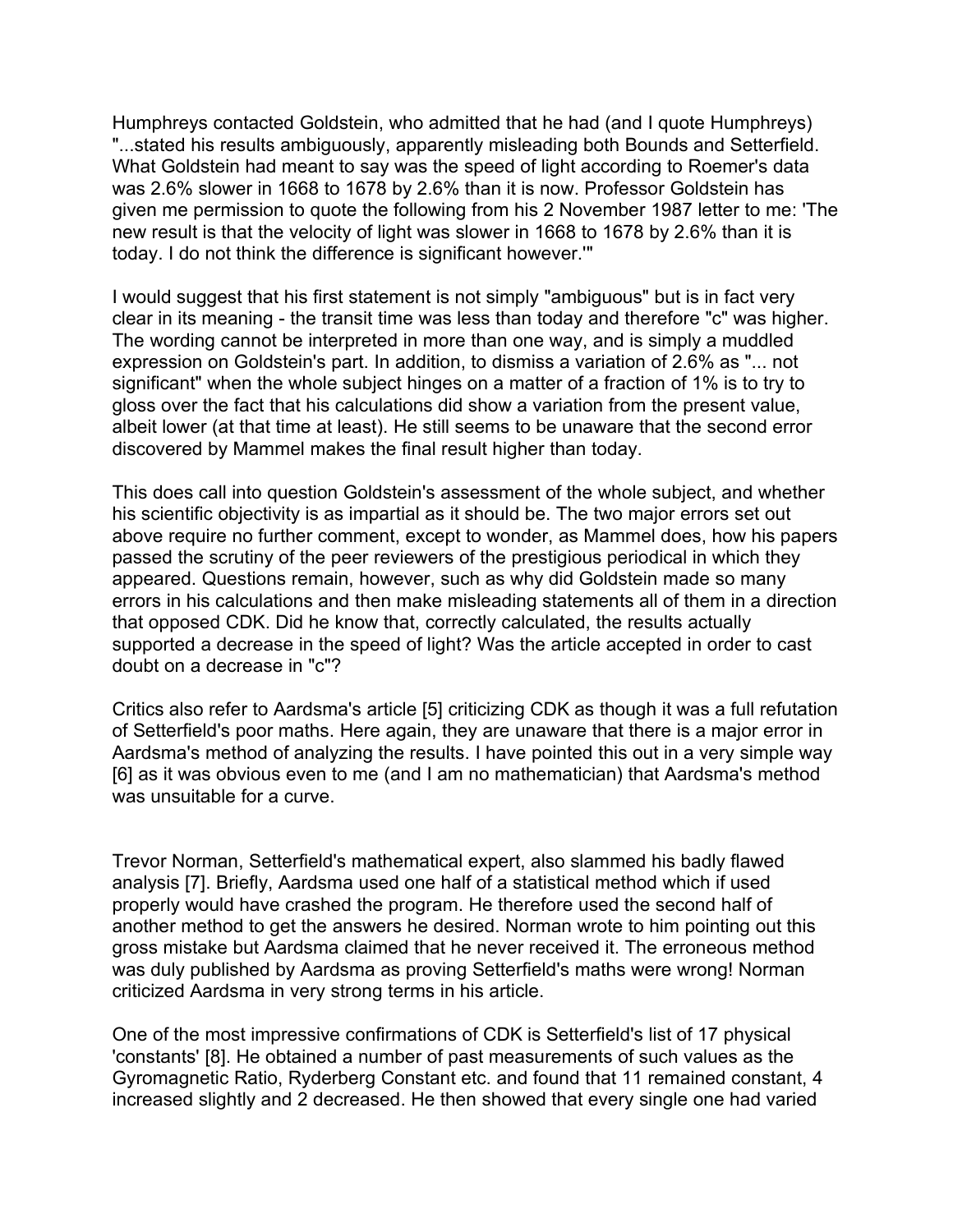exactly as could be predicted from an examination of their basic formulae with a decrease in the speed of light.

Quite independently of Setterfield, a Russian scientist, Troitskii, has proposed [9] that "c" was very much higher than it is today by an amount of 10^10 faster. This is within the order of the original change of speed that Setterfield had proposed which was between 10^7 to 10^11. Troitskii had based this entirely upon his examination of astronomical data, red shifts, superluminal jets etc., and not upon any direct measurements of "c" with laboratory instruments. The publication of this result in a professional journal is excellent confirmation of Setterfield's thesis.

The measurements of "c" have been made with very great accuracy; more than enough to determine whether it has decreased or not. The fact that virtually all the past measurements were above the present value should surely indicate that it could not have been due to "errors of measurement with inaccurate instruments" - which is the usual ploy used to dismiss them. Michelson was a Nobel prizewinner in the subject and surely the fact that he believed that "c" had decreased is worthy of some recognition.

There has been much ridicule and false mathematics directed at Setterfield's work, but those with qualifications in statistics agree that the evidence is for a decrease in the speed of light. Many readers of such diatribes will consider the case closed. Those that do are committing the crime of failing to listen to the case for the other side directly - i.e. not a critics version of it - which is then demolished as a 'straw man'. The information set out above is only part of the massive evidence that exists on the subject and I leave the reader to draw his own conclusions.

NOTE: In the UK only I circulate the SRI report, a supplement and other correspondence for those interested to copy and return to me within 14 days. A4 SAE envelope (clearly written!) and a loose \$1 stamp please. M. Bowden, 92 Bromley Common, Bromley, Kent BR2 9PF.

### REFERENCES

[1] Norman, T. and Setterfield, B. "The Atomic Constants, Light and Time" Stanford Research Institute International Invited Report. August 1987

[2] Goldstein S. et al. "On the velocity of light three centuries ago" Astronomical Journal v78 n1 Feb. 1973 p122 -125.

[3] Group - net.astro: From - lew@ihuxr.UUCP (Lew Mammel. Jr.): Message-ID: 795@ihuxr.UUCP: Date Rcd - Fri. 2-Dec-83 23:40:50